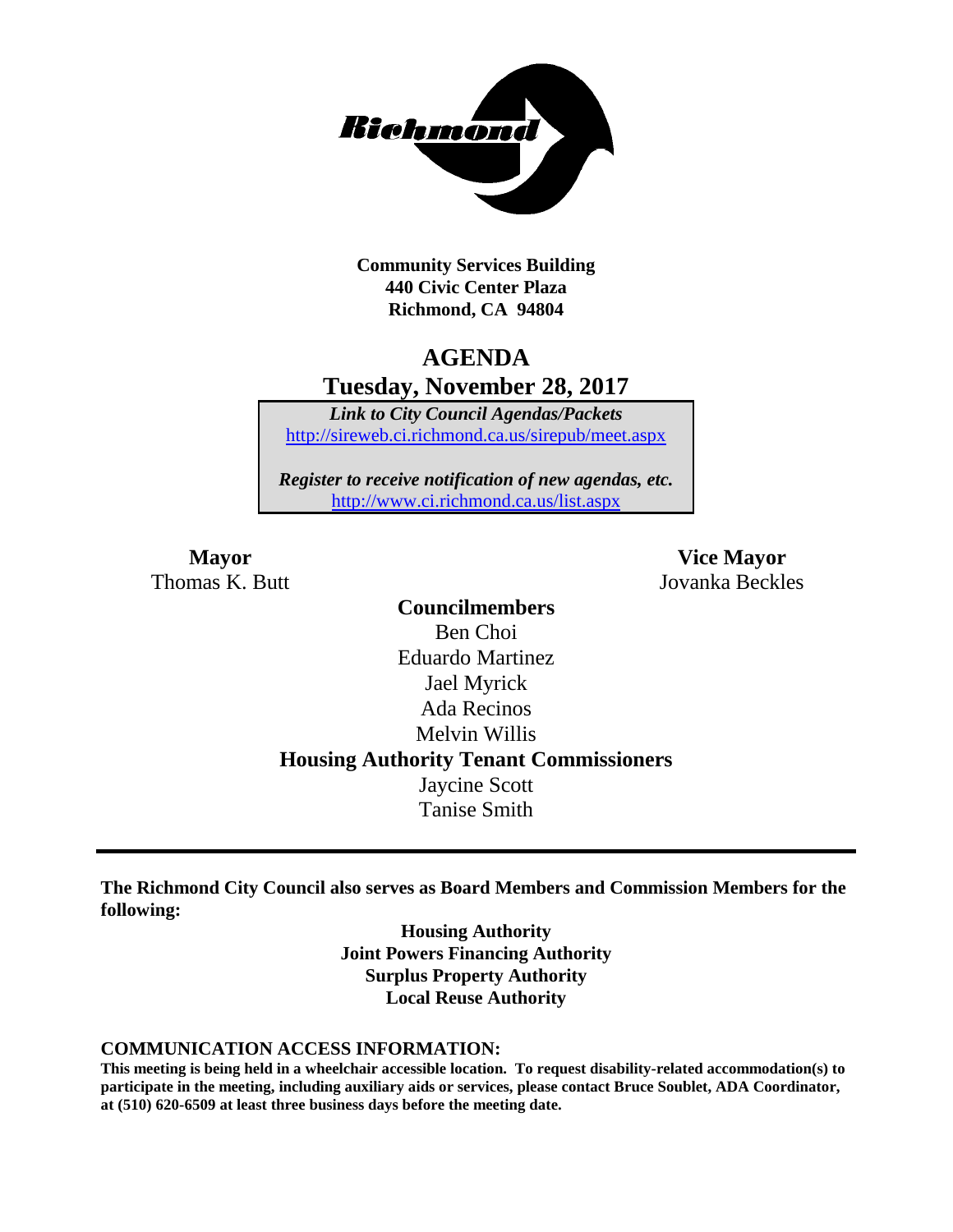# **MEETING PROCEDURES**

The City of Richmond encourages community participation at its City Council meetings and has established procedures that are intended to accommodate public input in a timely and time-sensitive way. As a courtesy to all members of the public who wish to participate in City Council meetings, please observe the following procedures:

**PUBLIC COMMENT ON AGENDA ITEMS:** Anyone who desires to address the City Council on items appearing on the agenda must complete and file a pink speaker's card with the City Clerk **prior** to the City Council's consideration of the item. Once the City Clerk has announced the item, no person shall be permitted to speak on the item other than those persons who have submitted their names to the City Clerk. Your name will be called when the item is announced for discussion. **Each speaker will be allowed up to TWO (2) MINUTES to address the City Council on NON-PUBLIC HEARING items listed on the agenda. Speakers are allowed up to THREE (3) minutes on PUBLIC HEARING items.**

**OPEN FORUM FOR PUBLIC COMMENT:** Individuals who would like to address the City Council on matters not listed on the agenda or on items remaining on the consent calendar may do so under Open Forum. All speakers must complete and file a pink speaker's card with the City Clerk **prior** to the commencement of Open Forum. The amount of time allotted to individual speakers shall be determined based on the number of persons requesting to speak during this item. **The time allocation for each speaker will be as follows:** 15 or fewer speakers, a maximum of 2 minutes; 16 to 24 speakers, a maximum of 1 and one-half minutes; and 25 or more speakers, a maximum of 1 minute.

## **SPEAKERS ARE REQUESTED TO OCCUPY THE RESERVED SEATS IN THE FRONT ROW BEHIND THE SPEAKER'S PODIUM AS THEIR NAME IS ANNOUNCED BY THE CITY CLERK.**

**CONSENT CALENDAR:** Consent Calendar items are considered routine and will be enacted, approved or adopted by one motion unless a request for removal for discussion or explanation is received from the audience or the City Council. A member of the audience requesting to remove an item from the consent calendar must first complete a speaker's card and discuss the item with a City staff person who has knowledge of the subject material, prior to filing the card with the City Clerk and **prior** to the City Council's consideration of Agenda Review. Councilmembers who request to remove an item from the consent calendar must first discuss the item with a staff member who has knowledge of the subject material **prior** to the City Council's consideration of Agenda Review. An item removed from the Consent Calendar may be placed anywhere on the agenda following the City Council's agenda review. One or more designated staff members will be present in Council Chambers one hour prior to each Council meeting for this purpose.

**CONDUCT AT MEETINGS:** Richmond City Council meetings are limited public forums during which the City strives to provide an open, safe atmosphere and promote robust public debate. Members of the public, however, must comply with state law, as well as the City's laws and procedures and may not actually disrupt the orderly conduct of these meetings. The public, for example, may not shout or use amplifying devices, must submit comment cards and speak during their allotted time, may not create a physical disturbance, may not speak on matters unrelated to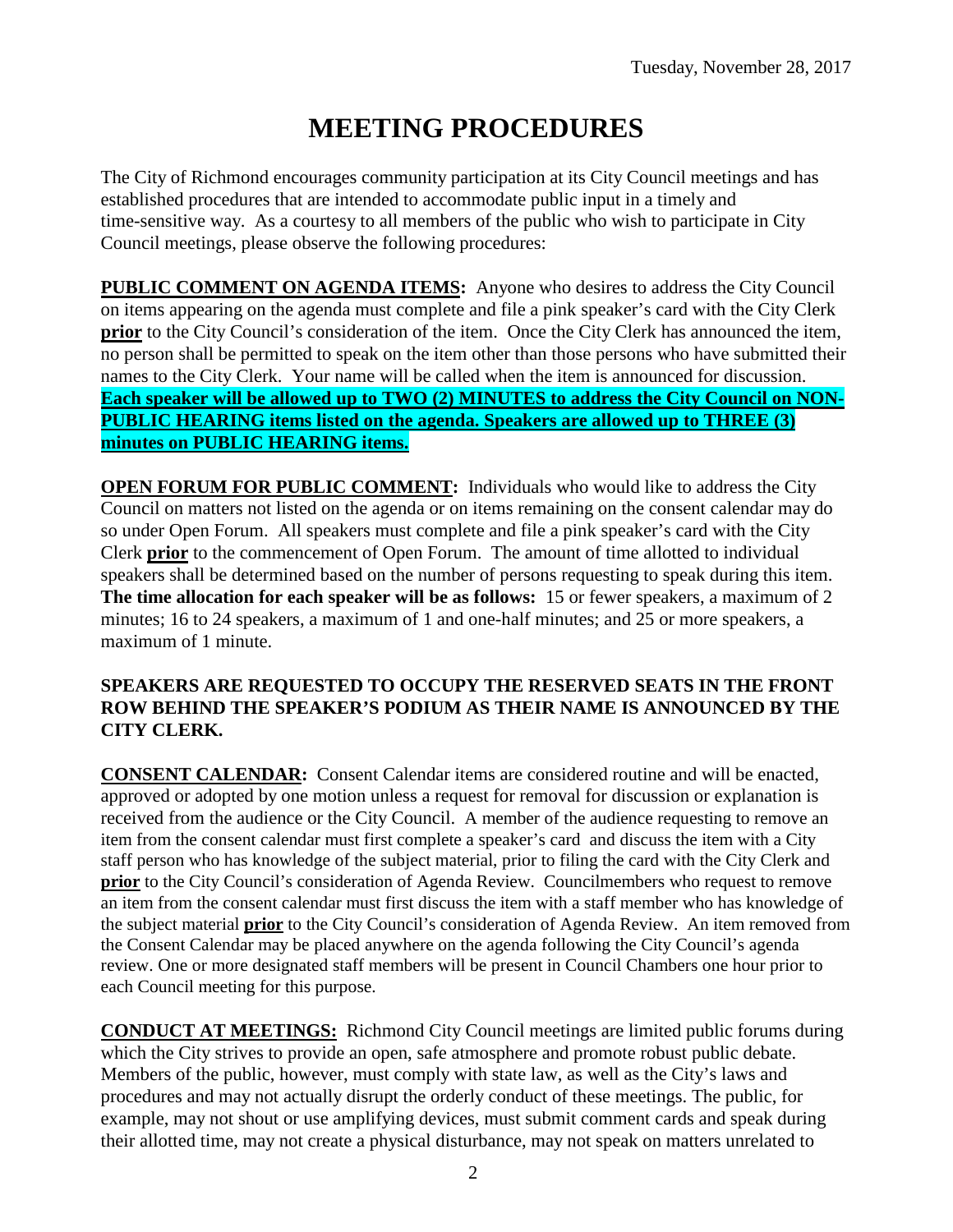issues within the jurisdiction of the City Council or the agenda item at hand, and may not cause immediate threats to public safety.

**CITY HARASSMENT POLICY:** The City invites public comment and critique about its operations, including comment about the performance of its public officials and employees, at the public meetings of the City Council and boards and commissions. However, discriminatory or harassing comments about or in the presence of City employees, even comments by third parties, may create a hostile work environment, if severe or pervasive. The City prohibits harassment against an applicant, employee, or contractor on the basis of race, religious creed, color, national origin, ancestry, physical disability, medical condition, mental disability, marital status, sex (including pregnancy, childbirth, and related medical conditions), sexual orientation, gender identity, age or veteran status, or any other characteristic protected by federal, state or local law. In order to acknowledge the public's right to comment on City operations at public meetings, which could include comments that violate the City's harassment policy if such comments do not cause an actual disruption under the Council Rules and Procedures, while taking reasonable steps to protect City employees from discrimination and harassment, City Boards and Commissions shall adhere to the following procedures. If any person makes a harassing remark at a public meeting that violates the above City policy prohibiting harassment, the presiding officer of the meeting may, at the conclusion of the speaker's remarks and allotted time: (a) remind the public that the City's Policy Regarding Harassment of its Employees is contained in the written posted agenda; and (b) state that comments in violation of City policy are not condoned by the City and will play no role in City decisions. If any person makes a harassing remark at a public meeting that violates the above City policy, any City employee in the room who is offended by remarks violating the City's policy is excused from attendance at the meeting. No City employee is compelled to remain in attendance where it appears likely that speakers will make further harassing comments. If an employee leaves a City meeting for this reason, the presiding officer may send a designee to notify any offended employee who has left the meeting when those comments are likely concluded so that the employee may return to the meeting. The presiding officer may remind an employee or any council or board or commission member that he or she may leave the meeting if a remark violating the City's harassment policy is made. These procedures supplement the Council Rules and Procedures relating to disruption of orderly conduct at Council meetings.

Any law enforcement officer on duty or whose service is commanded by the presiding officer shall be Sergeant-at-Arms of the Council meetings. He/she, or they, shall carry out all orders and instructions given by the presiding officer for the purpose of maintaining order and decorum at the Council meetings (City Council Rules of Procedure and Order Section III F, RMC Section 2.12.030).

**\*\*\*\*\*\*\*\*\*\*\*\*\*\*\*\*\*\*\*\*\*\*\*\*\*\*\*\*\*\*\*\*\*\*\*\*\*\*\*\*\*\*\*\*\*\*\*\*\*\*\*\*\*\*\*\*\*\***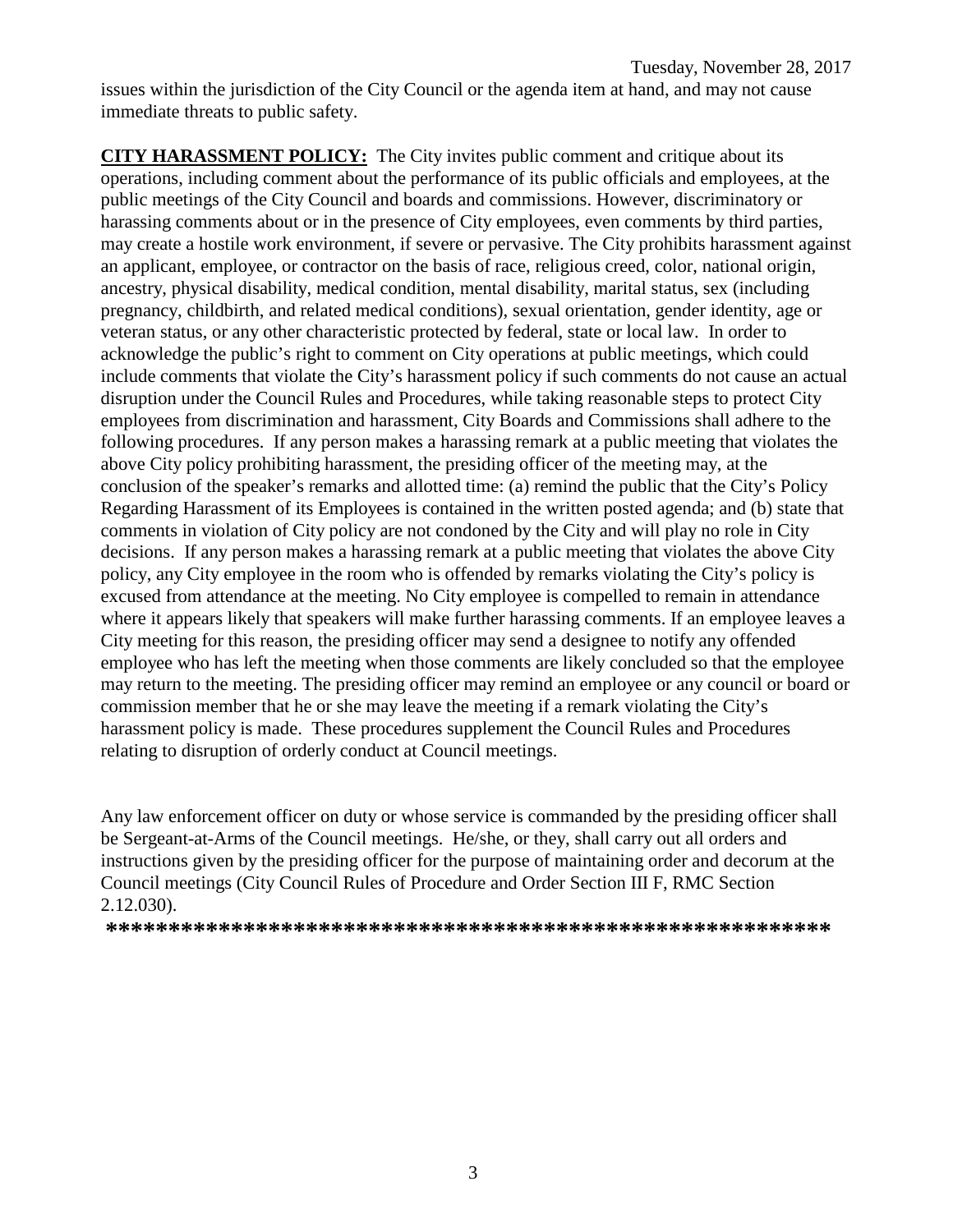# **OPEN SESSION TO HEAR PUBLIC COMMENT BEFORE CLOSED SESSION**

5:45 p.m.

## **A. ROLL CALL**

**B. PUBLIC COMMENT BEFORE CLOSED SESSION**

### **C. ADJOURN TO CLOSED SESSION**

# **CLOSED SESSION**

Shimada Room of the Community Services Building

### **A. CITY COUNCIL**

**A-1.** CONFERENCE WITH LEGAL COUNSEL - ANTICIPATED LITIGATION (Significant exposure to litigation pursuant to Subdivision (b) of Government Code Section 54956.9):

One case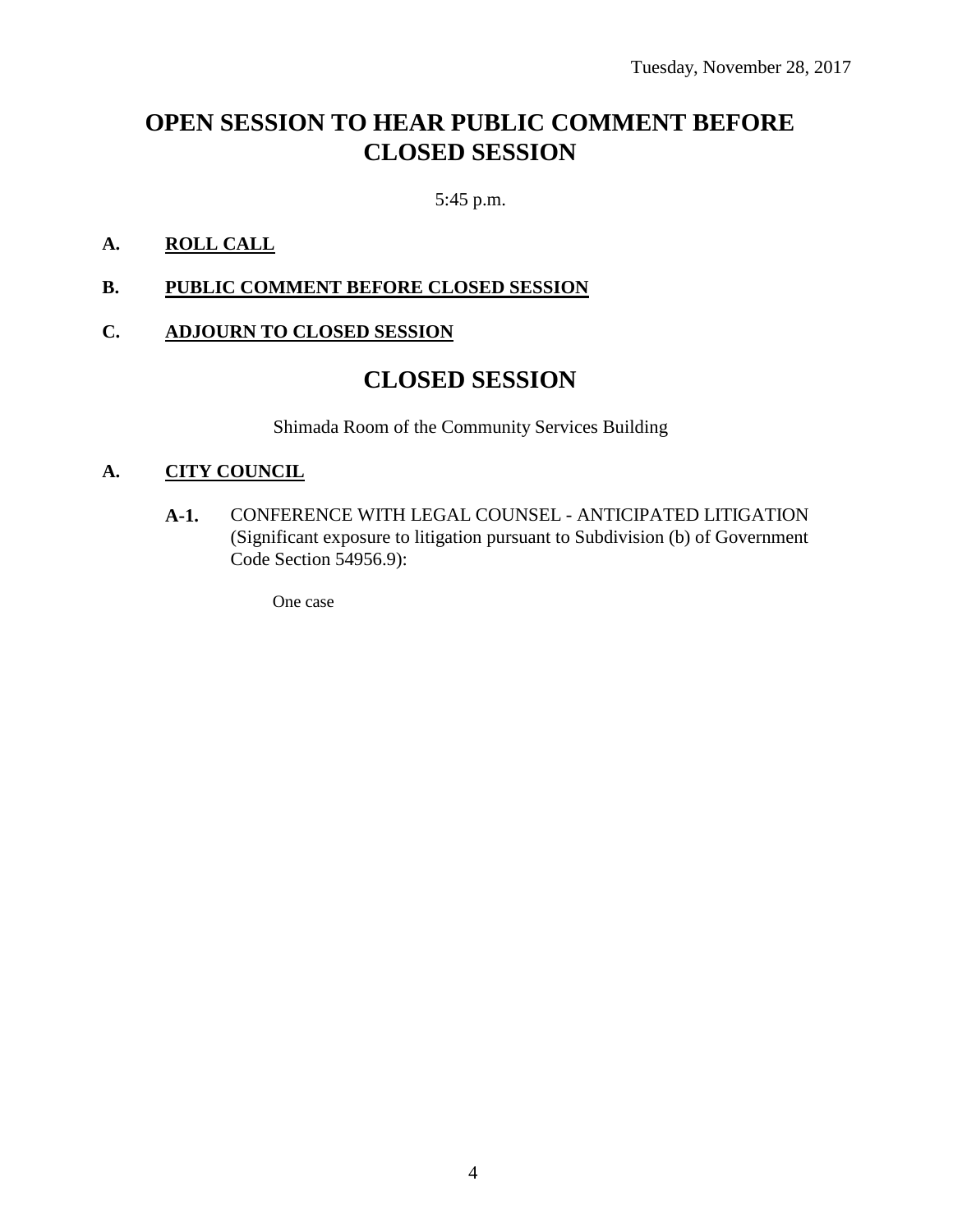# **SPECIAL MEETING OF THE RICHMOND HOUSING AUTHORITY**

6:25 p.m.

- **A. PLEDGE TO THE FLAG**
- **B. ROLL CALL**
- **C. STATEMENT OF CONFLICT OF INTEREST**
- **D. AGENDA REVIEW**

#### **E. HOUSING AUTHORITY CONSENT CALENDAR**

- **E-1.** ADOPT a resolution approving a one-year contract with Universal Building Services for janitorial services at the Richmond Housing Authority administrative building and the ground floor of Nevin Plaza Apartments in an amount not to exceed \$30,000, with the option to renew the contract for one additional year - City Manager's Office (Bill Lindsay 620-6512).
- **E-2.** ADOPT a resolution increasing the expenditure authority for legal services under the current agreement with Reno & Cavanaugh, PLLC by \$50,000 for a total contract payment limit of \$60,000 - City Manager's Office (Bill Lindsay 620- 6512).
- **E-3.** ADOPT a resolution authorizing the Richmond Housing Authority to revise the Public Housing Rent Schedule effective December 1, 2017 - City Manager's Office (Bill Lindsay 620-6512).
- **F. ADJOURNMENT**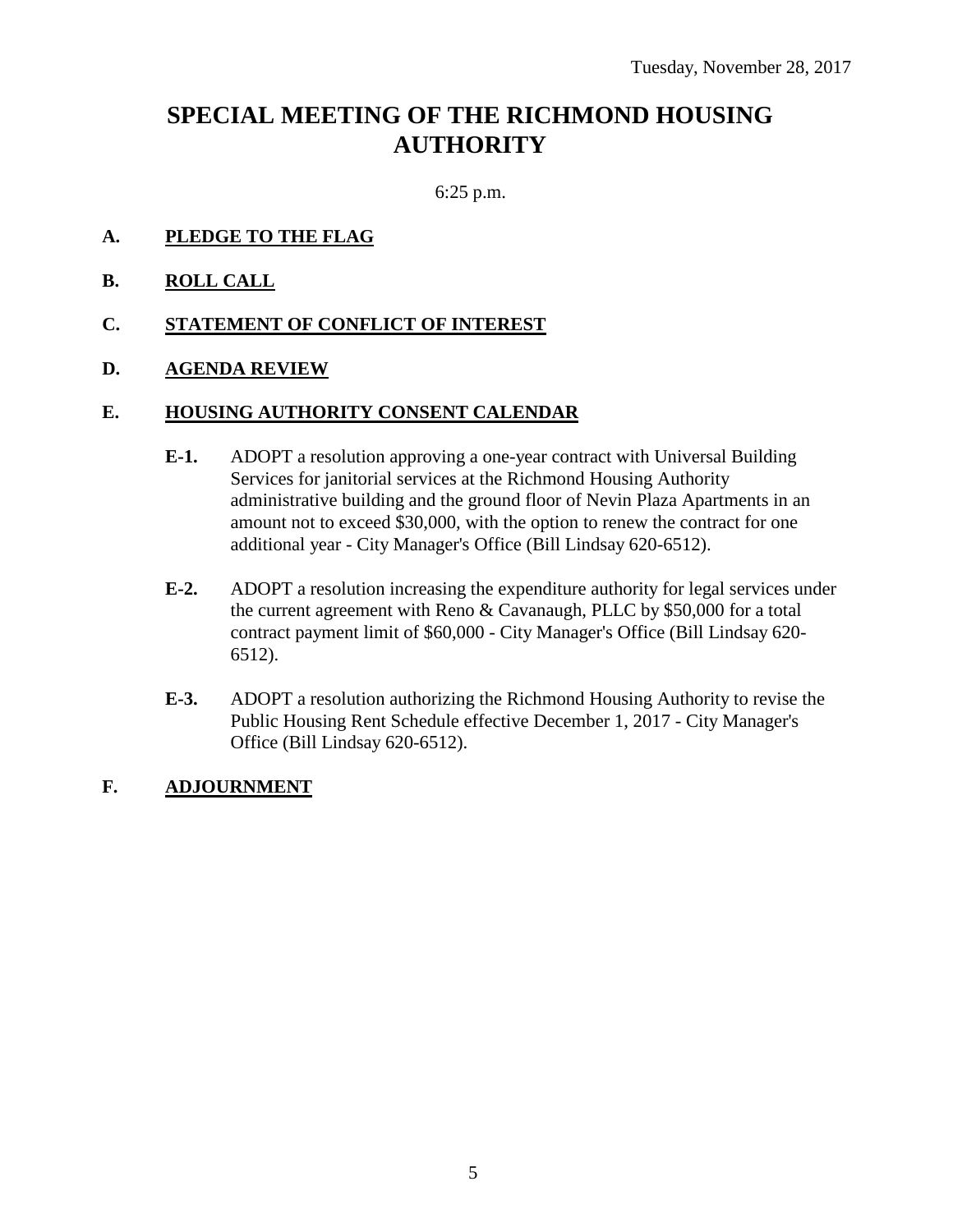# **REGULAR MEETING OF THE RICHMOND CITY COUNCIL**

6:30 p.m.

# **A. ROLL CALL**

# **B. STATEMENT OF CONFLICT OF INTEREST**

### **C. AGENDA REVIEW**

### **D. PRESENTATIONS, PROCLAMATIONS, AND COMMENDATIONS**

- **D-1.** PROCLAMATION recognizing World AIDS Day on December 1, 2017 Vice Mayor Jovanka Beckles (620-6568) and Mayor Tom Butt (620-6503).
- **D-2.** PROCLAMATION recognizing the 30th Anniversary of the Metas Program at Contra Costa College to support students as they strive for their educational goals - Councilmember Ben Choi (620-6565) and Mayor Tom Butt (620-6503).
- **D-3.** PROCLAMATION recognizing Robin Poindexter for her advocacy to prevent domestic violence in the Richmond community - Vice Mayor Jovanka Beckles (620-6568).
- **D-4.** PROCLAMATION declaring the month of November 2017 as Native American Heritage Month in the City of Richmond - Office of the Mayor (Mayor Tom Butt 620-6503).
- **D-5.** ANNOUNCE recent resignations from City of Richmond Boards, Commissions and Committees and ANNOUNCE vacancies on City of Richmond Boards, Commissions, and Committees as of November 28, 2017, and ask that interested individuals send applications to the City Clerk - Office of the Mayor (Mayor Tom Butt 620-6503).

### **E. REPORT FROM THE CITY ATTORNEY OF FINAL DECISIONS MADE DURING CLOSED SESSION**

### **F. REPORT FROM THE CITY MANAGER**

### **G. OPEN FORUM FOR PUBLIC COMMENT**

### **H. STUDY AND ACTION SESSION**

**H-1.** RECEIVE a presentation concerning Assembly Bill (AB) 503, which relates to the collection of delinquent fines for parking citations, and the different policies that municipalities are implementing to comply with the new law; and CONSIDER directing staff to prepare an ordinance to bring city parking policies in line with AB 503 - Councilmember Jael Myrick (620-6636).